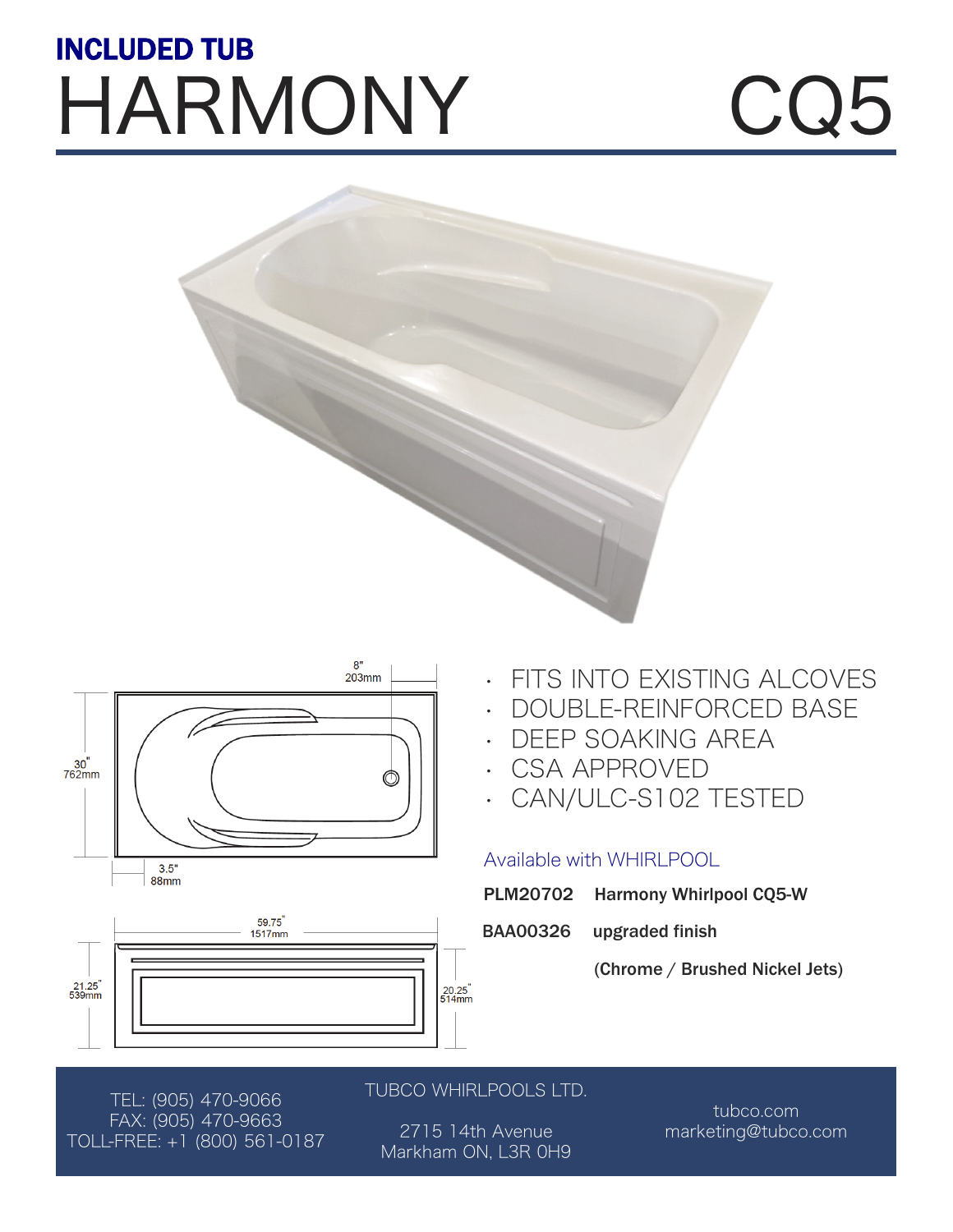## INCLUDED FREESTANDING TUB AS PER PLAN

# SPIRIT 60 0V60





- DOUBLE-REINFORCED BASE
- DEEP SOAKING AREA
- CUPC APPROVED
- CAN/ULC-S102 TESTED



TEL: (905) 470-9066 FAX: (905) 470-9663 TOLL-FREE: +1 (800) 561-0187 TUBCO WHIRLPOOLS LTD.

2715 14th Avenue Markham ON, L3R 0H9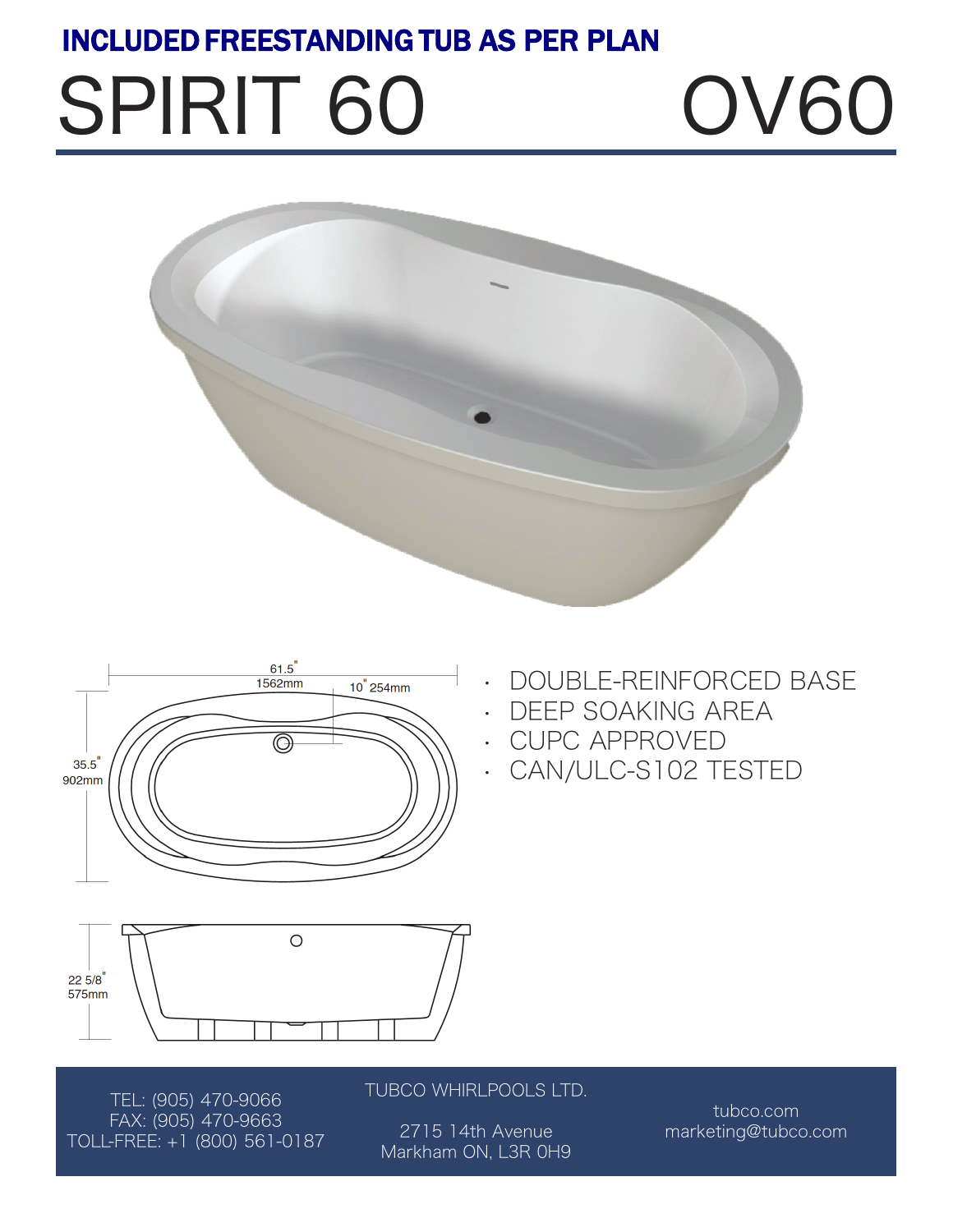## INCLUDED FREESTANDING TUB *AS PER PLAN*

# SPIRIT 68 OV68





- DOUBLE-REINFORCED BASE
- DEEP SOAKING AREA
- CUPC APPROVED
- CAN/ULC-S102 TESTED



TEL: (905) 470-9066 FAX: (905) 470-9663 TOLL-FREE: +1 (800) 561-0187 TUBCO WHIRLPOOLS LTD.

2715 14th Avenue Markham ON, L3R 0H9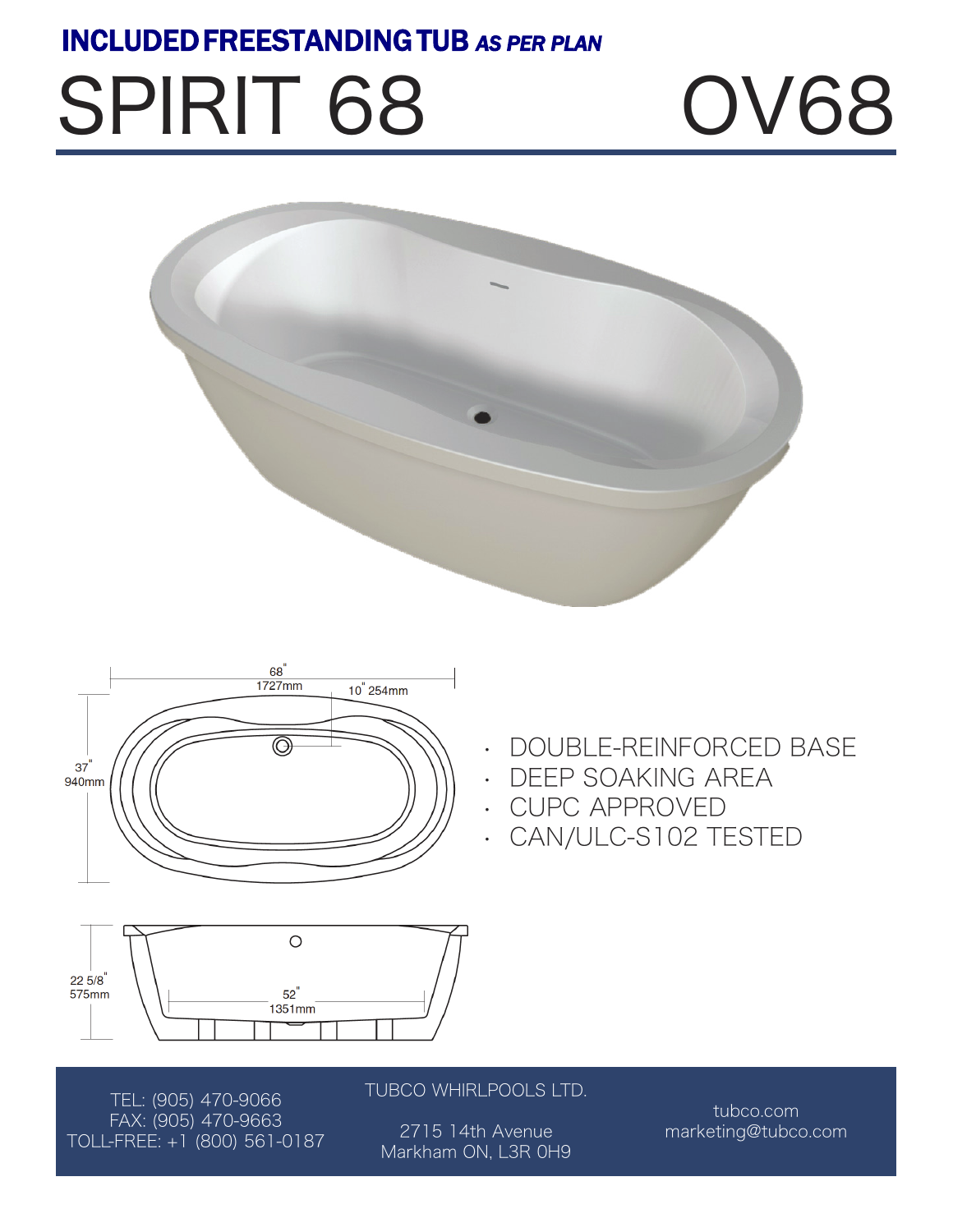## VISION 30 VN30 OPTIONAL DROP-IN TUB







- **FITS INTO EXISTING ALCOVES**
- DOUBLE-REINFORCED BASE
- DEEP SOAKING AREA
- CSA APPROVED
- CAN/ULC-S102 TESTED

### Available as a WHIRLPOOL TUB

| PLM20703 - Vision 30 Whirlpool (VN30-W) |  |  |
|-----------------------------------------|--|--|
|                                         |  |  |

BAA00326 Upgraded finish Whirlpool Jets

TEL: (905) 470-9066 FAX: (905) 470-9663 TOLL-FREE: +1 (800) 561-0187

### TUBCO WHIRLPOOLS LTD.

2715 14th Avenue Markham ON, L3R 0H9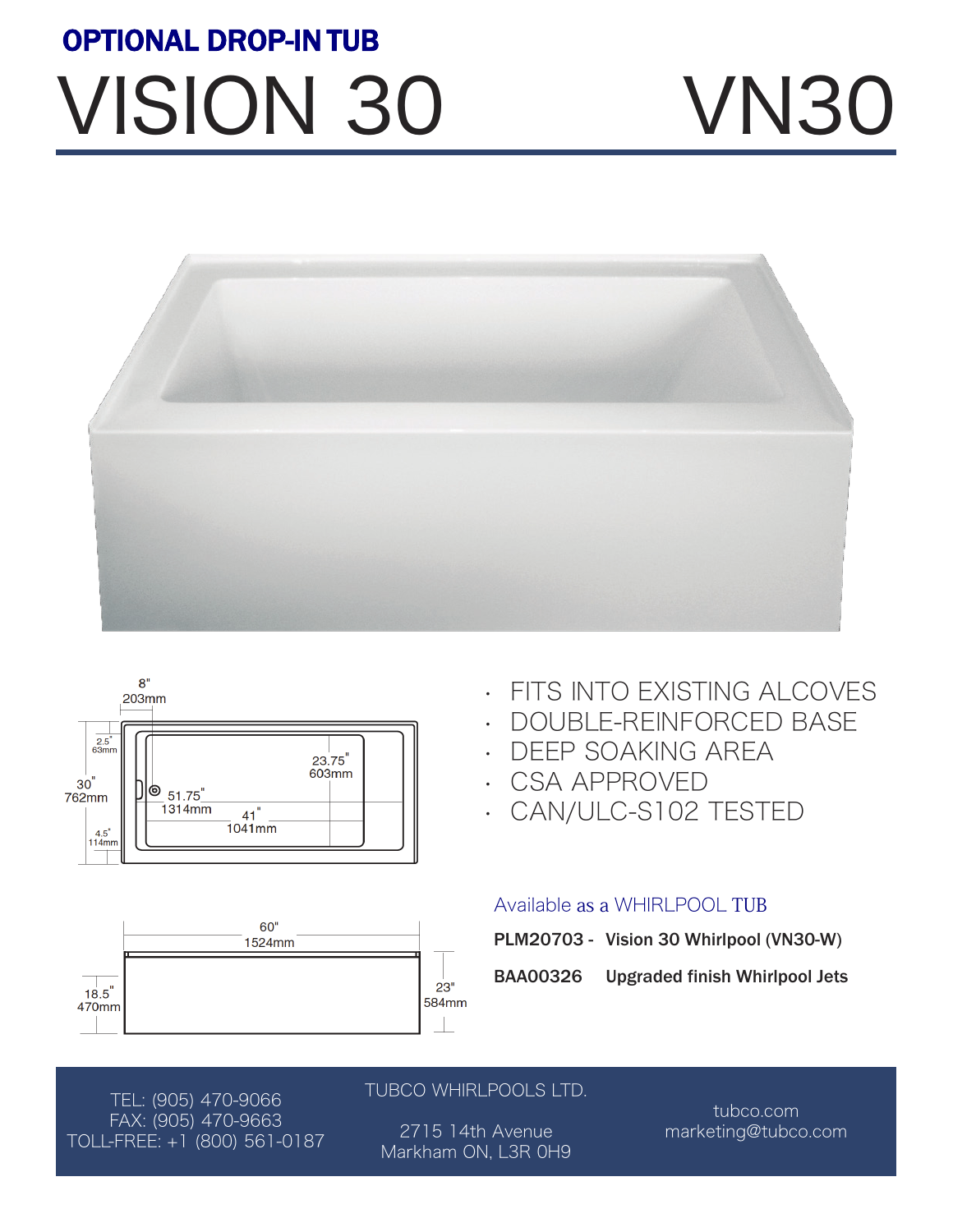## OPTIONAL FREESTANDING TUB

## CIRRUS SR20







• DOUBLE-REINFORCED BASE

- CUPC APPROVED
- CAN/ULC-S102 TESTED



TEL: (905) 470-9066 FAX: (905) 470-9663 TOLL-FREE: +1 (800) 561-0187 TUBCO WHIRLPOOLS LTD.

2715 14th Avenue Markham ON, L3R 0H9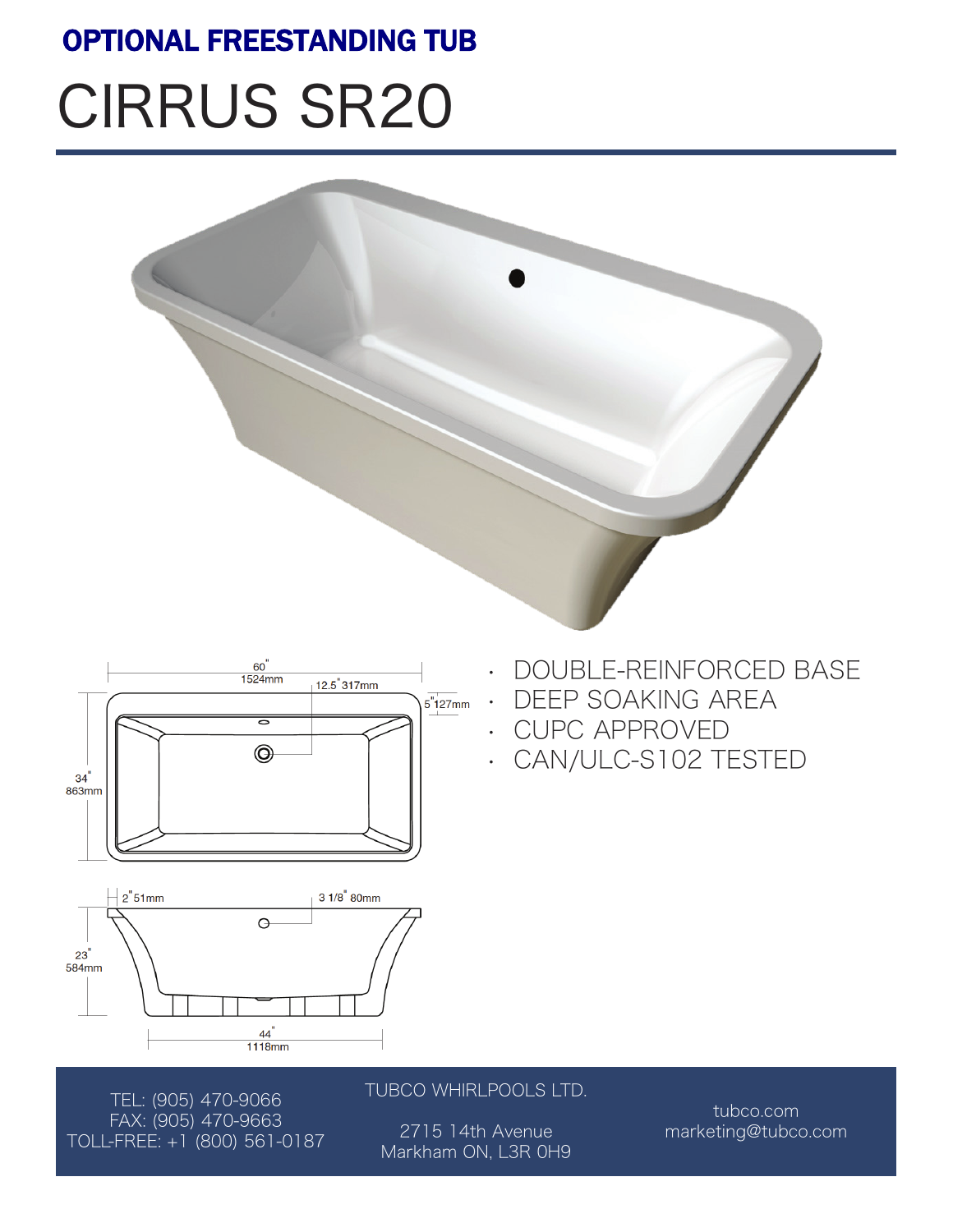## CIRRUS SR22 OPTIONAL FREESTANDING TUB









TUBCO WHIRLPOOLS LTD.

2715 14th Avenue Markham ON, L3R 0H9

tubco.com marketing@tubco.com

• DOUBLE-REINFORCED BASE

- DEEP SOAKING AREA
- CUPC APPROVED
- CAN/ULC-S102 TESTED